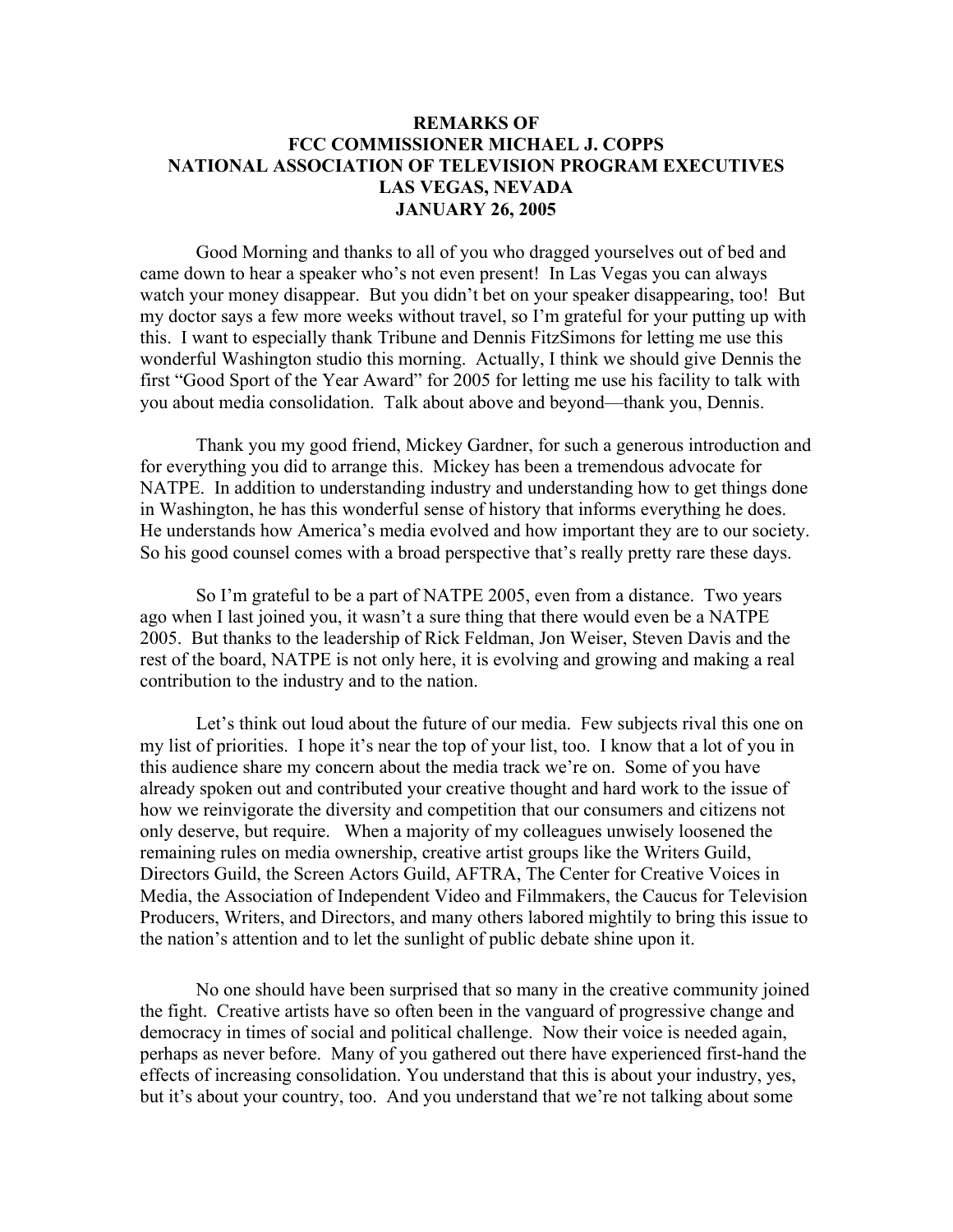future threat. We are talking present reality. Fewer companies own and control more media properties. Big companies already control radio, television, newspapers *and* cable – cable systems and cable channels. They own the production of programming. They own its distribution. Increasingly, they control creativity itself.

Many of you not directly affiliated with a conglomerate have felt the pain—the closing off of distribution channels, the inability to bring creative programming to a viable audience, watching good people lose their jobs and even their careers—artists, technicians and all kinds of workers who were once part of a thriving independent industry.

I'm not here to pick on television, because I think our media is in crisis across the board. But it tells a story that the media conglomerates that own the networks control approximately three-quarters of the primetime audience. That audience share of households is approaching – and could soon surpass, according to some analysts – the share the three networks had during the 1960s and 1970s. And today, these huge companies are far more vertically integrated than they were then, controlling the production of most of the programs as well as the distribution. History shows us that combining distribution with production was how John D. Rockefeller built his stranglehold. I'm not saying that history repeats itself exactly, but often there are enough similarities that we ought to at least pay attention to it. This is one of those times. By the way, in contrasting network power now with, say, 30 or 40 years ago, remember that back then they didn't have their own stable of "owned-and-operated" stations. Plus we had financial interest and syndication rules to check market power. We had a real FCC re-licensing process for stations. We had specific public interest requirements. And broadcasters had a Voluntary Code of Conduct far more disciplined than anything they have today.

Go back a short decade or so and two-thirds of primetime programming was independently-produced—a far cry from that three-fourths of prime-time programming produced by the networks and affiliated studios today. Why has this happened? Is it because the major studios affiliated with conglomerates have a lock on the creative genius in this country? I don't think so. Is it because independent producers can no longer come up with hit programs like *The Cosby Show* or *All in the Family*? No. Is it rather that we have allowed a few media conglomerates to wield gatekeeper control over the content and distribution of the entertainment that we get?

Whatever the cause, the effects are pernicious. Most observers tell me that the doors of opportunity are closing fast and that we won't have a new generation of Norman Lears and Marcy Carseys and Ted Turners because the opportunities they had are gone. I understand Ted Turner told you that first-hand yesterday. It isn't just independent entrepreneurs and creative artists who suffer the consequences. Each of us as citizens suffers from the lack of diverse programming. So much of today's network menu is geared to the 18-34 year old age demographic. (Now I've got to tell you, I love that group—four of my five kids are in it and the fifth is just 11 months away from her golden passport.) But I think many of you would agree that a case can be made for more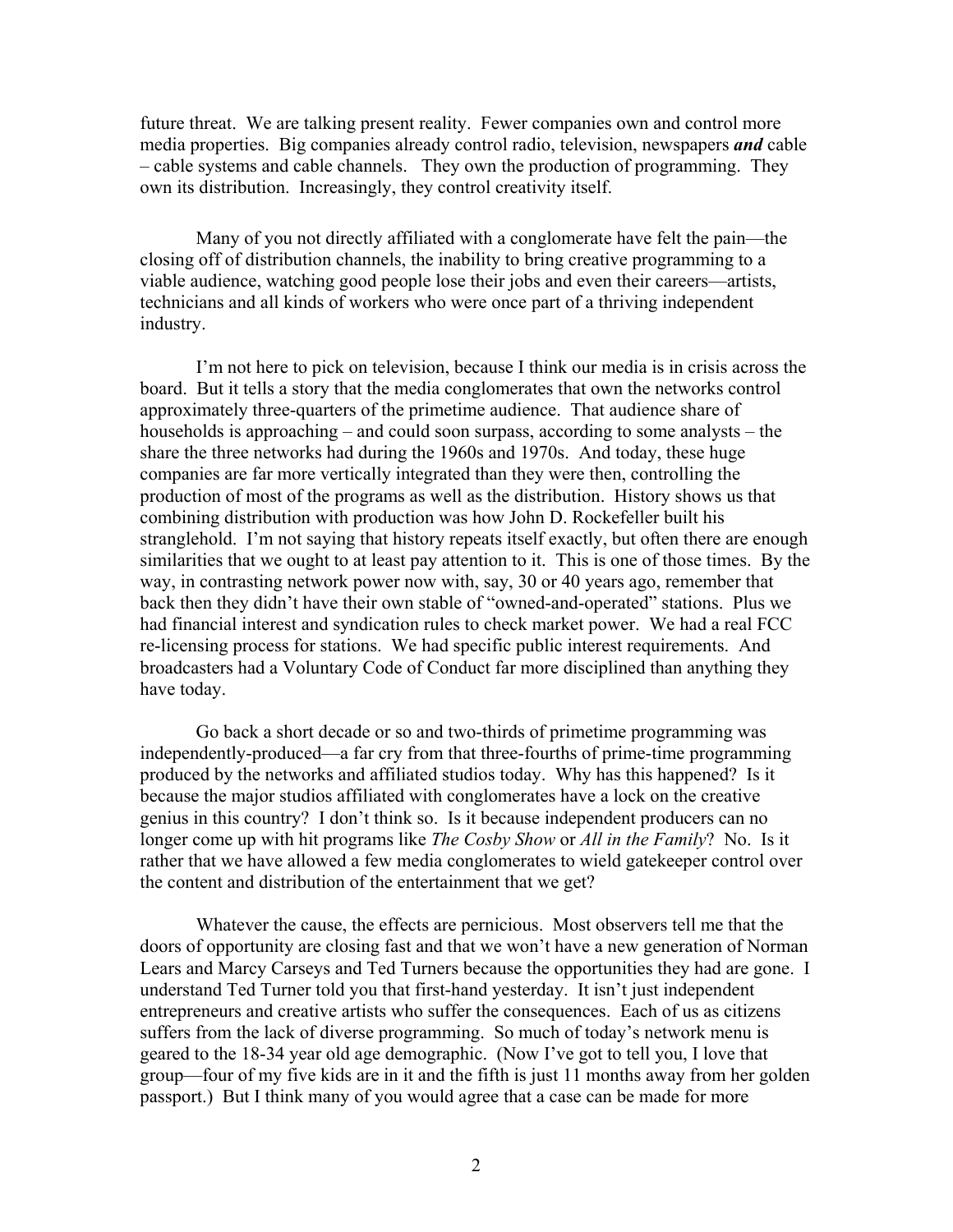programs geared to older Americans—and let's remember that shows like *Golden Girls* were independently produced. Similarly, there is evidence that younger viewers are being left behind in the new media environment. Children Now examined the impact of consolidation on kids. They analyzed the market in Los Angeles and found that the number of broadcast TV programs for children dropped **nearly 50 per cent** after independent local stations were swallowed up in media mergers!

If old people and kids have it tough, pity America's minority groups. Their issues seldom rise to the level of serious coverage. When minorities do appear in programming, it is still all too often in caricature. And they are even ignored in the advertising that is selected. That's just not acceptable. This country's strength *is* its diversity. America will succeed in the Twenty-first century not in spite of our diversity, but *because* of our diversity. And our media have an obligation to reflect this diversity and to nourish it. We're a long way from the goal-line.

Years ago some of the experts told us not to worry because the rapidly-expanding multi-channel universe of cable TV would save independent programming. It didn't happen. Instead, 90 percent of the top cable channels are owned by the same companies that own the TV networks and the cable distribution systems. More channels are great, but when they are all owned by the same people, we're not doing justice to diversity, localism or competition. Diversity is more than a bigger band belting out the same tune.

So all those "don't worry" assurances didn't pan out. And I do worry. I worry that anything with the name "independent" on it seems to be on the endangered species list. I worry about the toll this takes on media diversity. I worry about the effects on creativity across whole regions of this broad land. I see the effects wherever I go people standing up at our town hall meetings and telling their often sad stories. News anchors and radio and TV journalists no longer needed as stations are consolidated. Workers told their jobs, their livelihoods, are gone. Independent producers and creators, some with hit shows under their belts, telling us how hard it is to launch new shows in today's environment. Local recording artists denied a chance to get radio air time—and sometimes these are pretty well-known artists with their own CDs and followings around the country. Music from Motown, bluegrass from Appalachia, jazz from New Orleans and many other distinctive genres are fighting just to stay alive. Let me ask you: Is America going to be a better place without them?

So it is time—it is long past time—for the FCC to consider and *approve* a setaside, like 25 or 35 per cent of prime-time hours, for independent producers and creators. There's just so much more creativity and genius out there than our media currently reflect. More independent programs would be a wonderful boon to diversity, localism and competition—the three building blocks of a healthy and dynamic media environment. And you know, these building blocks aren't luxuries, nice things to have if we can afford them. Diversity, localism and competition are *necessities* for a thriving American media, and we can't afford *not* to have them. They are essential for the quality of entertainment our citizens enjoy, and they are essential for the vitality of America's civic dialogue—a civic dialogue that I think is in serious, serious trouble—but that's another speech. We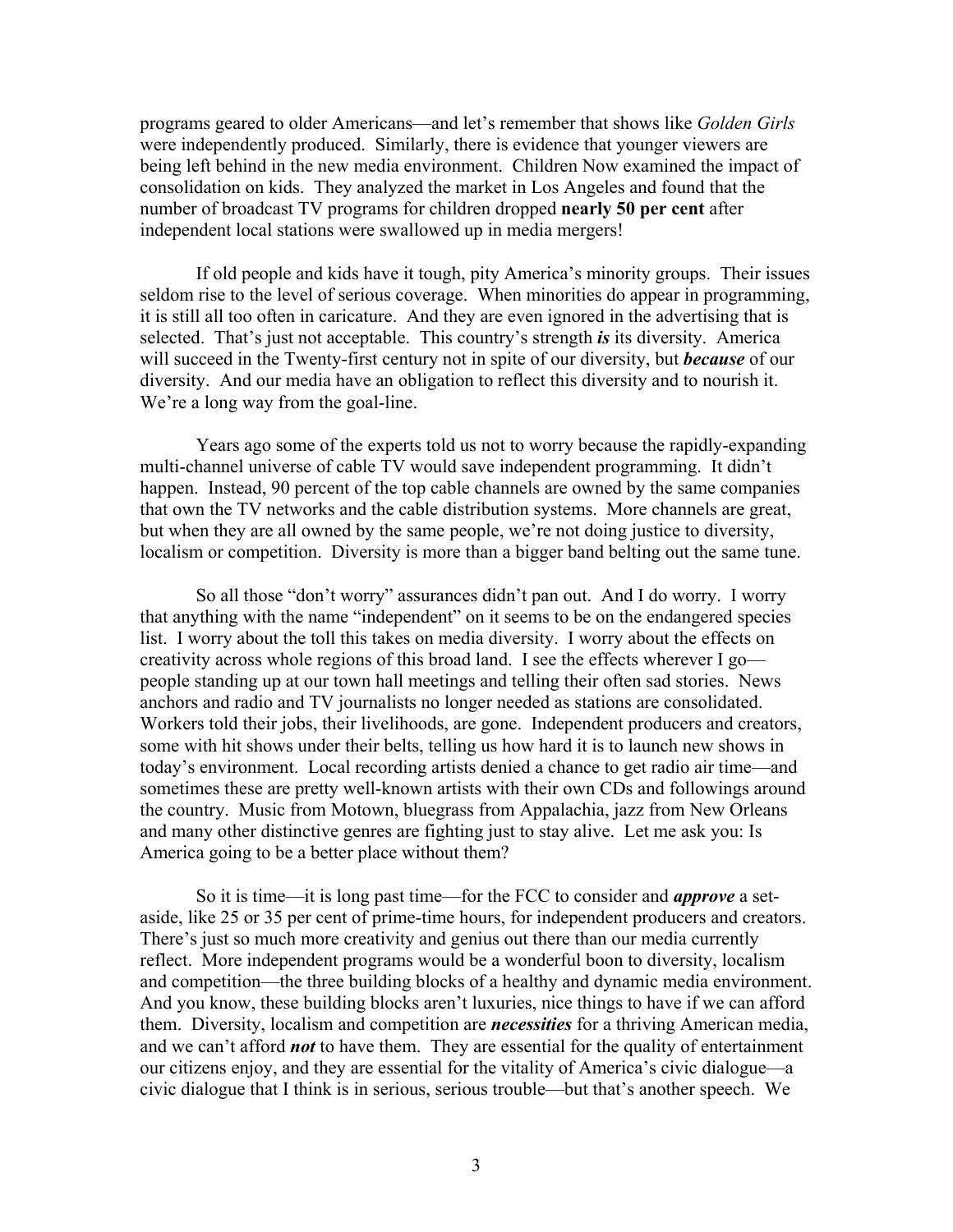need these building blocks across our entire media landscape. And your FCC ought to be nourishing these all-American traits. Instead it has been busy subverting them.

Big media companies argue that they need the economic efficiencies of consolidation in order to survive. Now, we all realize that we live in a national economy—and a global economy—where the pressures of competition are extreme. We know that we cannot turn back the clock to a simpler past which never was, truth be told, quite that simple. I have never equated bigness with badness, and I have supported mergers and acquisitions that serve the public interest. That being said, we are talking here about a special industry—a very special industry. When we talk about media, we are not talking about just another commodity. Remember that former FCC Chairman who described television as just a toaster with pictures? No, when we talk media, we're talking about how we as a people converse with one another, how our democracy communicates with itself, how together we make decisions about where we want our country to go, how we share and benefit from the genius and creativity and diversity of nearly 300 million Americans, not to mention our brethren around the globe. Business has a powerful role to play in making this happen, even while making a living for itself in the process, and we encourage their success. But media is the people's business, too, and my take is that the people increasingly intend to have a say in how the media develop and how their airwaves are used.

 I believe we have the opportunity to make a difference *this year*. Let me tell you why. As part of its drive to eliminate the structural and public interest rules that limited both horizontal and vertical concentration, the Commission in June of 2003 voted to loosen very significantly its remaining ownership protections. But in its heedless drive to loosen the rules and its stubborn refusal to share its proposals with the people before it voted, the Commission awoke a sleeping giant—the American people. Over 2.3 million Americans contacted the FCC on this issue. I didn't know there were 2.3 million people who even knew the FCC existed, much less were concerned enough to contact us. But citizens across the land stood up in never-before-seen numbers to reclaim their airwaves. In these times when so many issues divide us, and we're called a 50-50, or now a 51-49 nation, groups from right to left, Republicans and Democrats, concerned parents, creative artists, religious leaders, civil rights activists, and labor organizations came together and fought together for diversity in their media. They fought in the red states. They fought in the blue states. It's an all-American issue.

The people's representatives in Congress answered the call. The U.S. Senate voted twice to overturn the FCC decision in its entirety, and over 200 Members of the House of Representatives asked the House Leadership for permission to vote on the same resolution of disapproval. So far, they have been denied that vote. But if they were permitted to vote this afternoon, I'd lay a big Las Vegas wager that they'd vote those new rules down.

The courts responded, too. The Third Circuit Court of Appeals ruled last summer that the FCC's new rules were legally and procedurally flawed. A tip of the hat here to the Prometheus Radio Project and to Andy Schwartzman who so ably argued the case.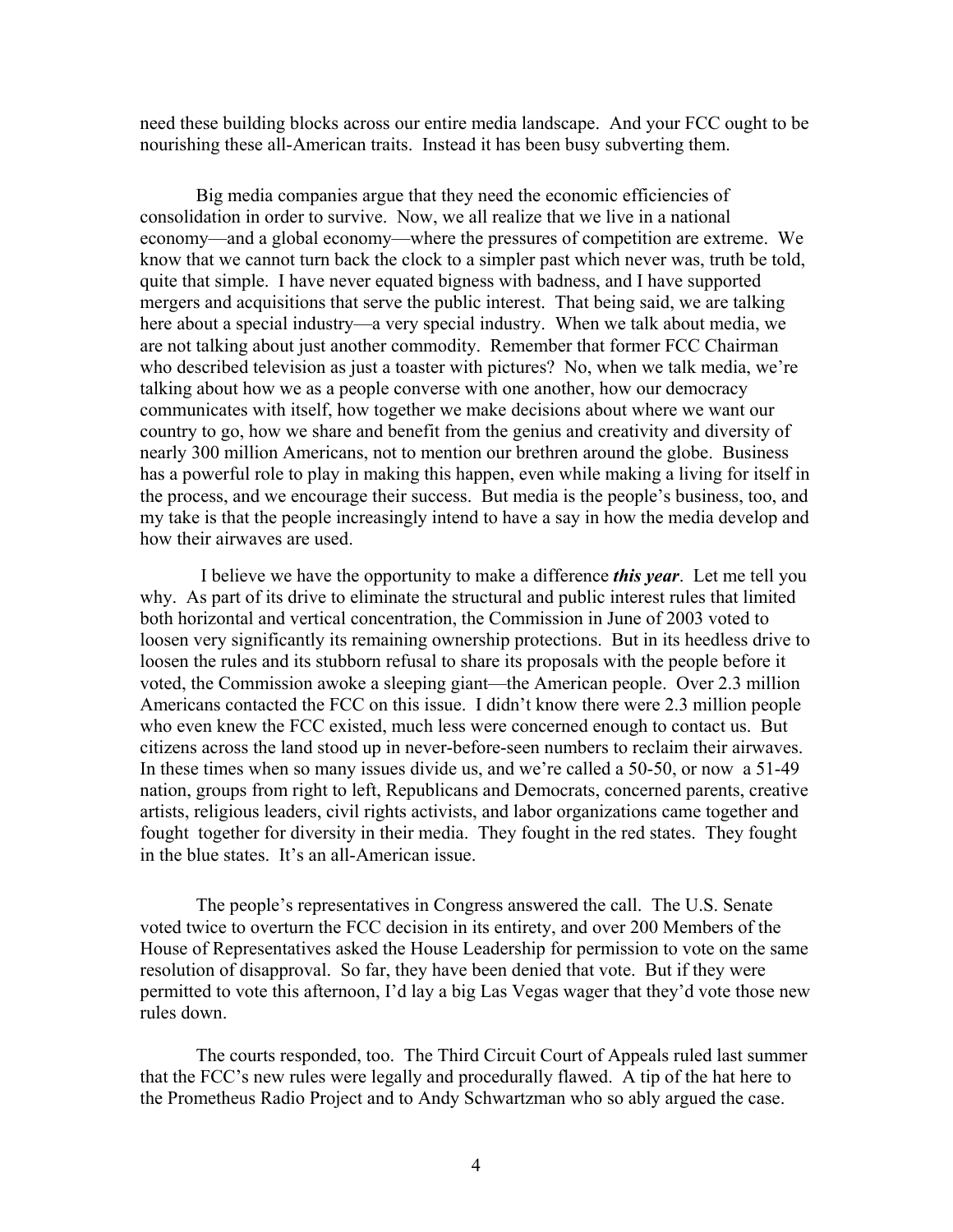So, we have now heard from the court, the Congress, and the American people that the FCC got it wrong.

That's the good news. The bad news is that these rules were sent back to—guess where?—the very Commission that dreamed them up in the first place. So an entirely plausible outcome of all this could be rules every bit as bad as the ones sent back to us. Maybe even worse.

So we are entering a truly decisional year. The first decision will come in a few days when the Chairman decides whether to seek further appeal of the Third Circuit's decision. Some prefer the delay that an appeal entails, hoping the issue will disappear from the radar screen and get them off the political hook for a year. For my part, I believe that now is not the time for more delay through additional litigation. Others want the Commission to move quickly to eliminate or loosen the media concentration rules one by one, again by flying under the radar screen—another stealth process—instead of examining in public the collective impact of the rules on our media. Their goal is to accomplish gigantic changes with minimal public scrutiny.

This time, let's at least have the good sense to include the American people in the process – instead of shutting them out like last time. Commissioner Adelstein and I have asked Chairman Powell for FCC ownership hearings around the country to begin right away. You know, I learned fifty times more about what's going on in various media markets at grassroots hearings and town hall meetings than I ever could have learned by isolating myself inside the Beltway and reading formal comments written by the usual industry lobbyists. Plus, citizens have a right to expect direct access to decision-makers at the FCC. We have yet to get a positive response from the Chairman, and I'm not counting on one as a going-away gift as he departs the Commission. So, Jonathan and I have begun another round of our own hearings. They will continue.

I intend to have at least one of these forums focus on the needs of creative artists and how best to promote independent programming. Today, I ask for your help and participation as we put together a major forum for the creative community. And let's keep our eye on the doughnut and not the hole, as my friend Fritz Hollings used to tell me. The doughnut is here is how to build program diversity in a consolidated media environment. Let's not get deflected by other issues.

By the way, this issue may also come up as the Commission considers the public interest obligations of DTV broadcasters, hopefully this year. As we make the transition to digital television, there is a crying need to update our rules on the public interest obligations of those who are granted the privilege to use the people's spectrum for digital television, particularly those who will multi-cast up to six program streams. The potential of DTV to advance diversity is enormous and I believe its rewards, for everyone, can be enormous. We appear—industry and government both—to be getting truly serious about making the transition to digital TV actually happen. But amidst all the many conversations on the mechanics of the transition, we have yet to decide how DTV is going to enhance the public interest. A coalition—the Public Interest Public Airwaves